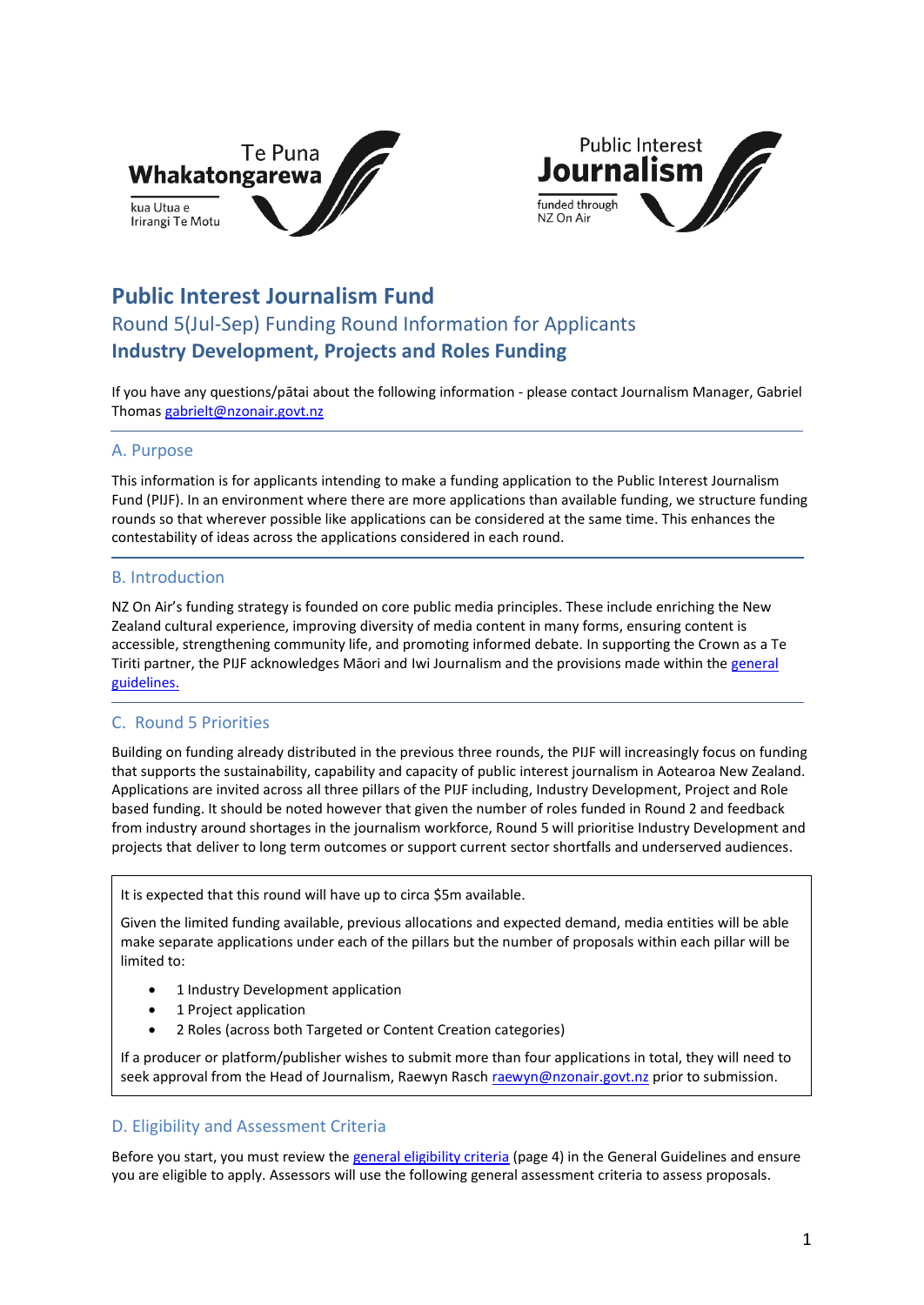#### **PIJF General Assessment Criteria**

| <b>Upholds PIJ</b>           | Meets the goals and definition of PIJ as outlined in Section 3 of the general guidelines.                                                                                                                                                             |  |
|------------------------------|-------------------------------------------------------------------------------------------------------------------------------------------------------------------------------------------------------------------------------------------------------|--|
| Māori and Iwi<br>journalism  | Supports Māori and Iwi journalism that is made by, for and about Māori and prioritises the<br>perspectives, issues, interests, and needs of Māori.                                                                                                    |  |
| <b>Targeted</b><br>audiences | Targets content areas and communities (local, regional, national) that are currently<br>not being fulfilled in particular: Pacific, women, youth, children, persons with<br>disabilities, ethnic communities (with a focus on Pan-Asian communities). |  |
| <b>Discoverability</b>       | A clear and convincing plan to reach the target audience/s.                                                                                                                                                                                           |  |
| Collaboration                | Content distribution agreements, aggregation by platforms/publishers, sharing<br>resources or co-producing content furthers the interests of the industry and audience.                                                                               |  |
| Sustainability               | Applicants should consider how their proposal might be sustainable beyond PIJF<br>funding or how it might contribute to sustainable outcomes.                                                                                                         |  |

#### **Previously funded projects or roles**

The PIJF recognises the merit of building on and extending roles or projects that have demonstrated success already. Completed projects or roles funded in previous PIJF rounds are eligible to apply for further funding but will need to demonstrate the following:

- How well the role or project delivered on intended outcomes
- Why the role or project deserves further funding
- Why the applicant is unable to financially sustain the role or project
- How further funding will increase the role or project's sustainability

Each round has **specific assessment considerations** depending on the focus and priorities of that round and taking into account learnings and feedback from previous rounds. Iterative changes to our guidelines and policies are not retrospectively applied to previously funded projects.

The following criteria will be used to broadly analyse all applications in Round 5. Applications are not required to meet every criteria.

## E: Round 5 Criteria

## Industry Development Funding

| <b>Training for new</b><br>journalists | Shortfalls in the journalism workforce and the provision of on-the-job training<br>for journalists are issues that the sector, alongside tertiary education providers<br>and organisations such as Toi Mai and the Workforce Development Council,<br>will look to develop solutions to. In the meantime, the PIJF will respond to<br>demand from industry to support training programmes that meet immediate<br>and specific needs especially in the provision of Māori, Pacific and diverse voice<br>journalists, where there are few if any alternative training paths. |
|----------------------------------------|---------------------------------------------------------------------------------------------------------------------------------------------------------------------------------------------------------------------------------------------------------------------------------------------------------------------------------------------------------------------------------------------------------------------------------------------------------------------------------------------------------------------------------------------------------------------------|
|                                        | This could include:<br>Cadetship/intern training programmes<br>Journalism graduate cadetship programmes<br>$\bullet$<br>Specialist training programmes<br>$\bullet$<br>Individual roles should be applied for under the roles funding pillar below.                                                                                                                                                                                                                                                                                                                       |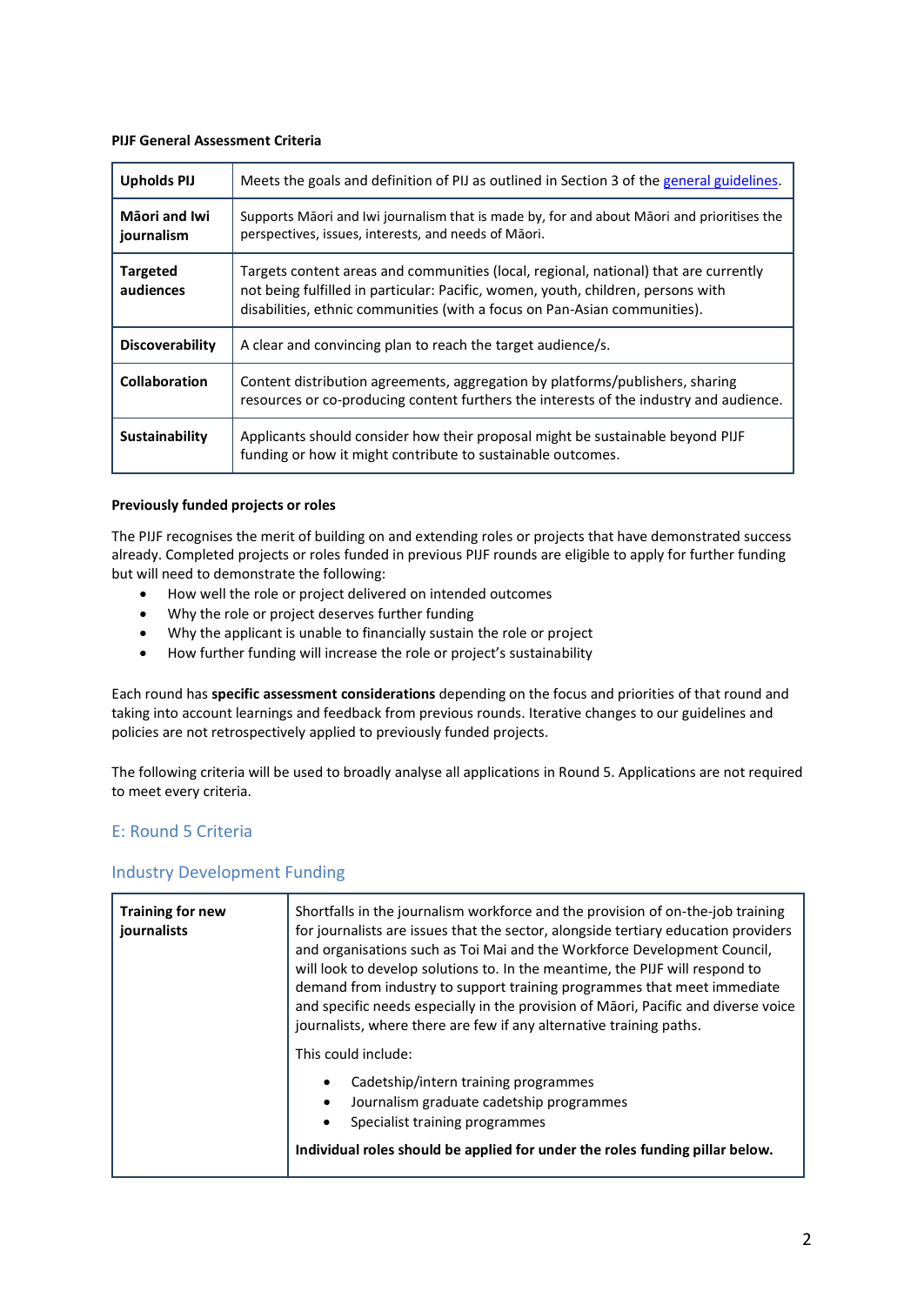| <b>Training for existing</b><br>journalists (Professional<br>Development)                        | There is an acknowledgement that in-house training has disappeared to a large<br>degree and needs support. Training applications for a single media entity will<br>need to demonstrate a structured approach with measurable outcomes and a<br>rationale for why this training cannot be self-funded. Examples of possible<br>training proposals include:                                                                         |  |  |
|--------------------------------------------------------------------------------------------------|-----------------------------------------------------------------------------------------------------------------------------------------------------------------------------------------------------------------------------------------------------------------------------------------------------------------------------------------------------------------------------------------------------------------------------------|--|--|
|                                                                                                  | An in-house journalism training programme<br>٠<br>Contracted training programmes that encourage innovation in how<br>$\bullet$<br>journalism is carried out e.g., visual, and online storytelling or new<br>technology<br>Mentorship programmes (including mentor training)<br>٠<br>Collaborative online Master Class projects                                                                                                    |  |  |
|                                                                                                  | Assessors will want to see:                                                                                                                                                                                                                                                                                                                                                                                                       |  |  |
|                                                                                                  | Articulation of why this work cannot be delivered without PIJF funding<br>$\bullet$<br>Demonstration of how it will help develop the goals of the PIJF<br>$\bullet$<br>A detailed plan on how training will be effectively delivered in-house<br>$\bullet$<br>Collaborations with other media groups to maximise the funding<br>$\bullet$<br>reach<br>Demonstration of how sustainability of the project beyond PIJF<br>$\bullet$ |  |  |
|                                                                                                  | funding has been factored or considered                                                                                                                                                                                                                                                                                                                                                                                           |  |  |
| <b>Training that supports</b><br>the PIJF goals of<br>encouraging Te Tiriti                      | We are interested to see education projects that increase the cultural capacity,<br>Te Tiriti understanding and Te Reo Māori proficiency within the media<br>workforce.                                                                                                                                                                                                                                                           |  |  |
| partnership and<br>education                                                                     | We would encourage projects that enhance the ability of a news organisation<br>to better reflect Te Ao Māori and serve Māori audiences. Short term<br>consultancies or contract roles may be useful in developing rautaki Māori<br>strategies for your organisation. For example:                                                                                                                                                 |  |  |
|                                                                                                  | Cultural advisor/consultant<br>Te Reo Māori consultant<br>Iwi engagement consultant                                                                                                                                                                                                                                                                                                                                               |  |  |
|                                                                                                  | Specific assessment considerations include:                                                                                                                                                                                                                                                                                                                                                                                       |  |  |
|                                                                                                  | The quality of the training programmes being proposed and ability to<br>measure outcomes                                                                                                                                                                                                                                                                                                                                          |  |  |
|                                                                                                  | The ability to encourage uptake of training within a workforce<br>An assessment of current baseline capabilities within an organisation                                                                                                                                                                                                                                                                                           |  |  |
|                                                                                                  | A resource for entities wanting to develop their own Te Tiriti strategies has<br>been developed in response to demand from the sector. The Te Tiriti<br>Framework for News Media can be found here. The Framework is offered for<br>guidance but is not prescriptive and applicants are free to articulate their own<br>Te Tiriti response in their applications.                                                                 |  |  |
| Funding for small-scale,<br>targeted initiatives<br>focused on<br>sustainability /<br>innovation | We are not looking to fund infrastructure projects with ongoing costs attached.<br>We are interested in one-off targeted initiatives seeking innovation funding to<br>pilot/develop sustainable business models, new media platforms, new<br>technology solutions to content creation and sharing. These initiatives must be<br>targeted at public interest journalism production.                                                |  |  |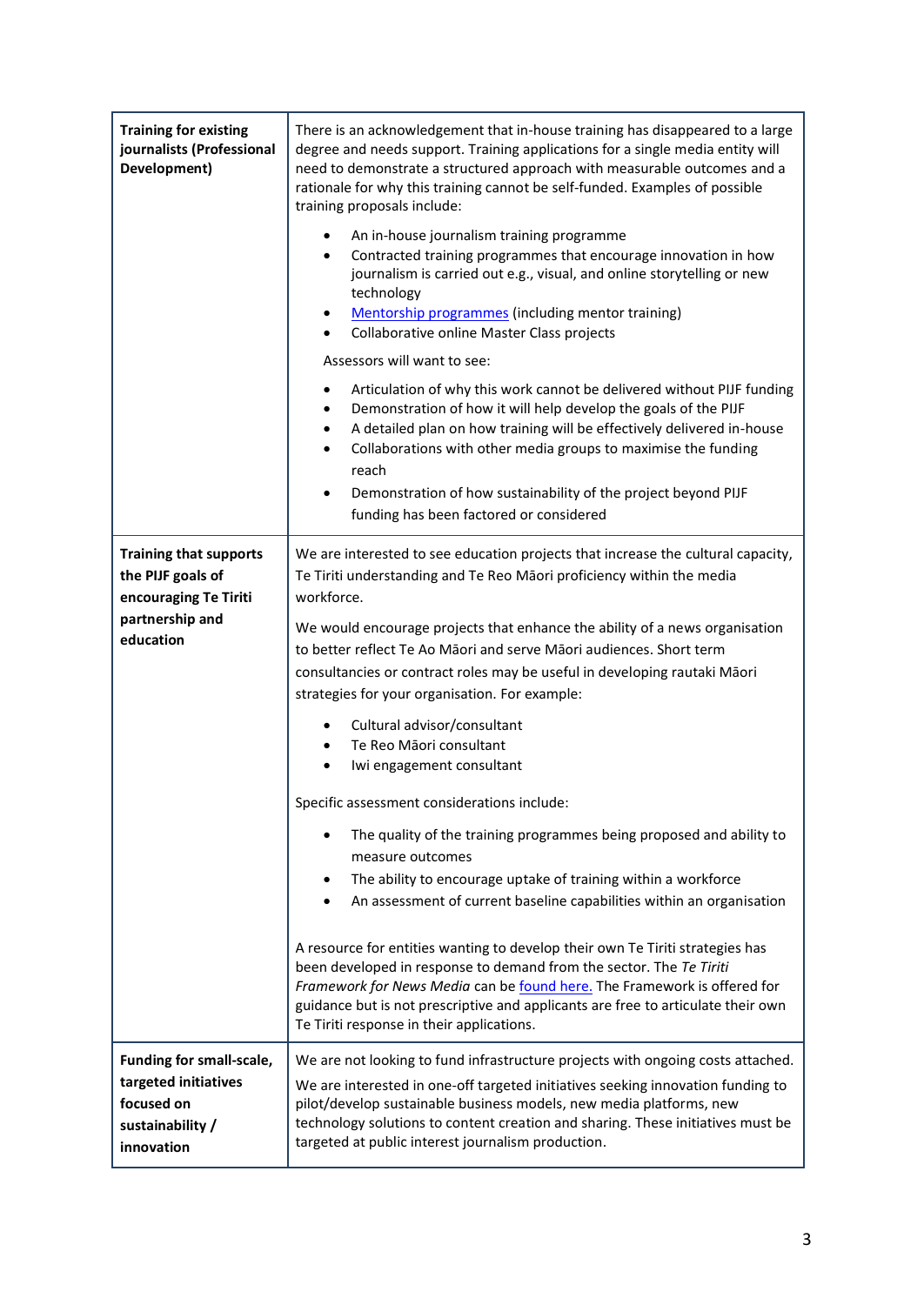| To apply for this funding, you will need to contact the Head of Journalism, |
|-----------------------------------------------------------------------------|
| Raewyn Rasch raewyn@nzonair.govt.nz to seek approval prior to submission.   |

## Project Funding

We are seeking applications across the following Project categories: 1. National audiences 2. Local/regional audiences Priority will also be given to projects that have delivery timeline pressures. **National** Projects with a **national audience focus** that target **content areas** that are currently not being fulfilled, are substantially unfulfilled or at imminent risk. **Specific round assessment considerations include:** • Applicants will be expected to provide a strong (ideally evidence-based) case for this 'at-risk or missing' PIJ The extent to which applications have any co-investment\* as part of their finance plan The scale and size of projected audience reach. **Local/regional** Projects with a **local/regional audience focus** that target **content areas specific to local and regional communities** that are currently not being fulfilled, are substantially unfulfilled or at imminent risk. **Specific round assessment considerations include:** • Applicants will be expected to provide a strong (ideally evidence-based) case for this 'at-risk or missing' PIJ • Funding levels will likely be commensurate to platform/publication and audience size.

**Projects seeking PIJF funding that are utilising existing staff resource to a significant degree will be asked to demonstrate that they are not subsidising existing staff salaries with PIJF project funding, or that they have backfill requirements.** 

## Roles

This funding is intended to assist media entities to cover areas of public interest journalism that have become increasingly at risk due to lack of staff. This funding is not intended to cover existing positions unless in the following exceptional circumstances.

• In cases where loss of staff is demonstrably imminent, non-incremental roles may be funded. In this instance, applicants must be prepared to provide financial information (including potentially commercial sensitive information) on a confidential basis to be reviewed by an appropriate independent assessor.

#### **In cases where funded roles are recruited internally, applicants must demonstrate backfilling to an incremental level.**

Given the number of roles funded in Round 2 and the extreme pressures on the journalism workforce, applicants should be confident they can recruit the roles they apply for. To avoid issues around poaching of staff from one media organisation to another and to meet the PIJF goals of growing the journalism workforce,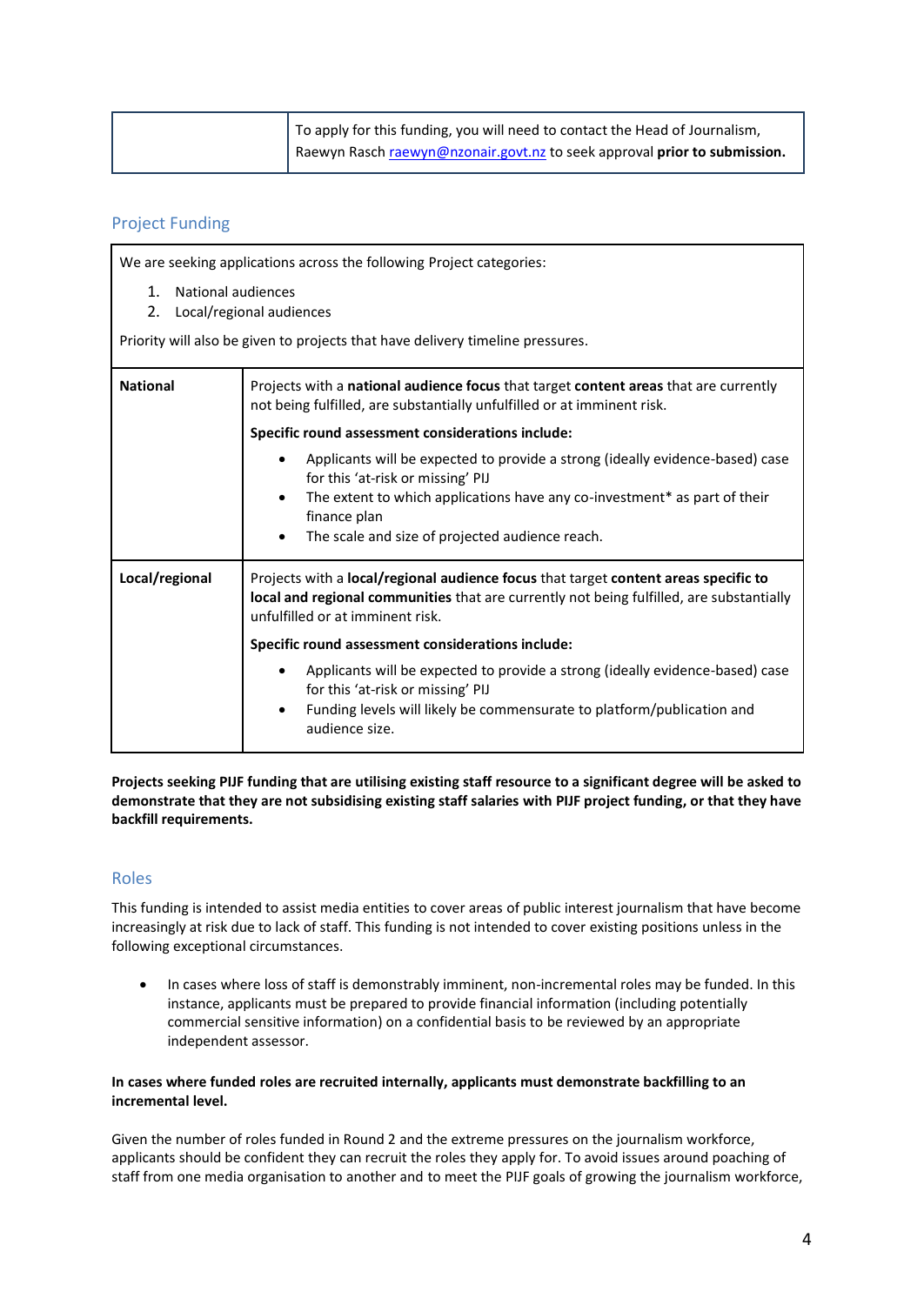priority will be given to those who can demonstrate they are proactively looking to bring new staff into the sector.

**Each applicant can apply for no more than 2 roles.**

**The deadline for contracting individual roles funded in Round 5 will be 31 January 2023 (four months from a funding decision being made). NZ On Air will not contract for or provide any funding for roles that are hired after this date and any uncontracted funding will be returned to the Public Interest Journalism fund.** 

#### Assessors will be judging role applications against these criteria

- How the role will address at-risk or missing PIJ.
- How well an application justifies why the role could not be funded without the PIJF.
- How the role will meet the needs of specific audiences especially key target audiences.
- Evidence that efforts will be made to retain PIJF role/s beyond the fund's timeframe particularly in newsrooms of scale.
- Evidence of collaboration with other platforms to increase content exposure.
- Applicant's ability to recruit the role.
- Ability of the applicant to support the role (especially where Māori, Pacific or diverse voice journalists will be a minority in a newsroom).
- A relative balance across all applications and the funding resource.
- In regional areas where additional roles may conflict with or duplicate existing media providers, weighting will tend towards existing providers to limit further market fragmentation.

There are two categories of role you can apply for:

- Content creation roles Contracts up to 2 years
- Targeted Roles Contracts up to 1 year

| <b>Content creation role</b> | Role that produces content within an agreed PIJ reporting subject scope (aligned<br>to the General Guidelines)                                                                                                  |  |  |
|------------------------------|-----------------------------------------------------------------------------------------------------------------------------------------------------------------------------------------------------------------|--|--|
|                              | All content is accredited to the PIJF (see accreditation guidelines)                                                                                                                                            |  |  |
|                              | All content is included in PIJF metrics reporting                                                                                                                                                               |  |  |
|                              | As demand for Māori journalists has increased, provision of Māori journalism<br>roles will be prioritised to Māori Media organisations.                                                                         |  |  |
|                              | PIJF roles will not be permitted to contribute to general reporting unless this is<br>within the approved application subject scope and accredited accordingly.                                                 |  |  |
| <b>Targeted roles</b>        | Roles that enhance the quality of public interest journalism, such as but not                                                                                                                                   |  |  |
| (Non-content creation        | limited to:                                                                                                                                                                                                     |  |  |
| roles)                       |                                                                                                                                                                                                                 |  |  |
|                              | Sub-editors and Directors                                                                                                                                                                                       |  |  |
|                              | Craft roles such as Editors                                                                                                                                                                                     |  |  |
|                              | <b>Digital and Graphic Designers</b>                                                                                                                                                                            |  |  |
|                              | Roles that enhance the sustainability, cost-effectiveness, reach, distribution,<br>adaptation, and production of PIJ through developing new models and audience<br>delivery methods such as but not limited to: |  |  |
|                              | Developers working as part of a wider project supporting sustainable<br>local journalism<br>Audience engagement experts.                                                                                        |  |  |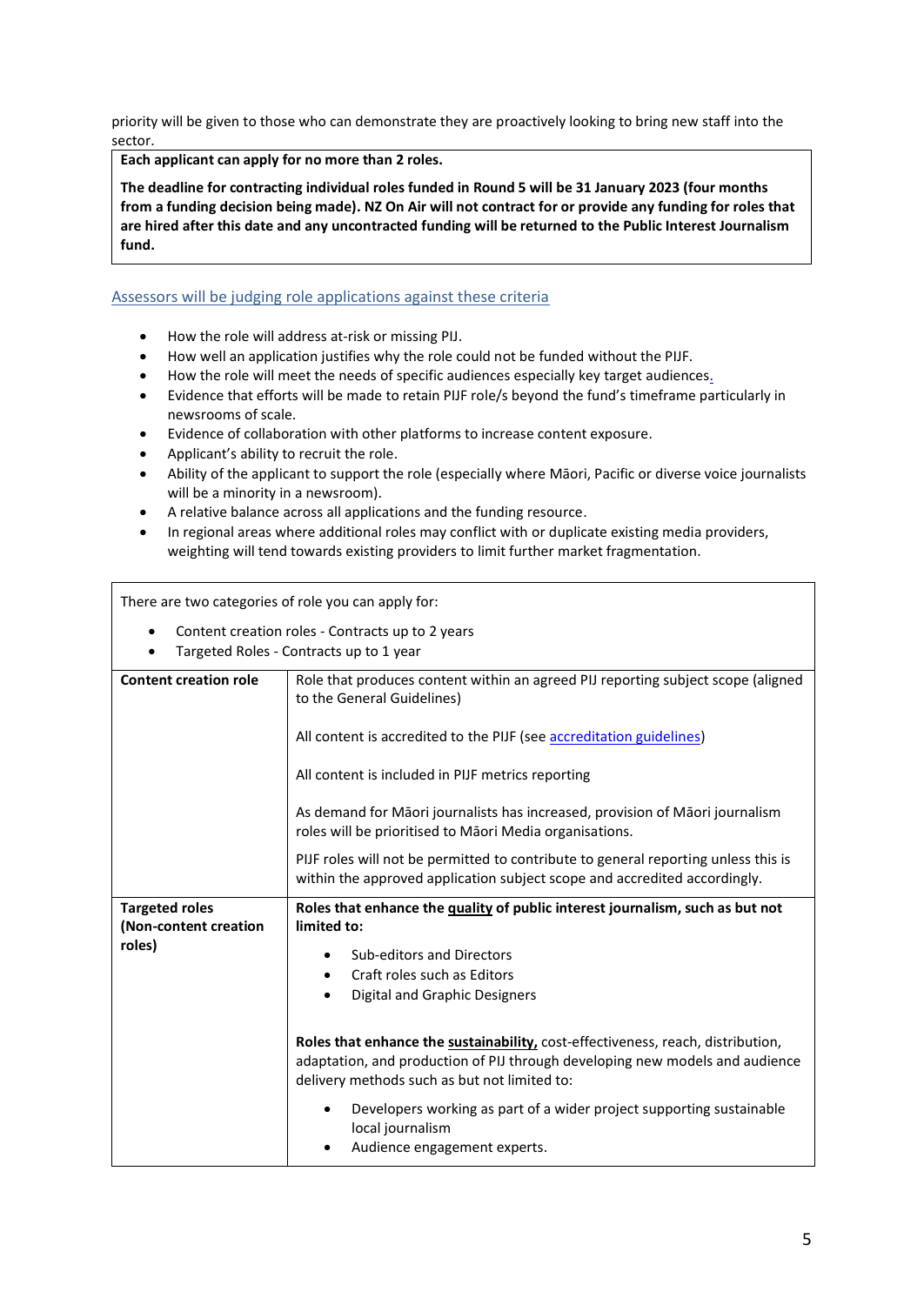| There would be a focus on role funding that could unearth new, viable business<br>models. Critical assessment criteria for funding this type of role would include:                                                                                                                                                                |  |
|------------------------------------------------------------------------------------------------------------------------------------------------------------------------------------------------------------------------------------------------------------------------------------------------------------------------------------|--|
| Whether it contributes in an easily identifiable way to a project that has<br>$\bullet$<br>PIJ at its core                                                                                                                                                                                                                         |  |
| If it is part of a project that the publisher is substantially contributing to<br>$\bullet$<br>(and is heavily invested in).                                                                                                                                                                                                       |  |
| If it is part of a project that has clear outputs on a clear schedule (either<br>beta products or pilots).                                                                                                                                                                                                                         |  |
| Roles that enhance organisational cultural capability                                                                                                                                                                                                                                                                              |  |
| The PIJF encourages authentic Te Tiriti relationships between the media and<br>Tangata Whenua. The PIJF can assist those wanting to build this relationship<br>across their public interest journalism functions by funding a range of roles such<br>as, but not limited to:                                                       |  |
| Te Reo Māori translator                                                                                                                                                                                                                                                                                                            |  |
| Kaupapa Māori Editor<br>Iwi engagement/Tikanga Māori role                                                                                                                                                                                                                                                                          |  |
| Applicants will need to demonstrate not only a need for the role but also a<br>commitment to ensuring the role is fully supported and enabled to succeed.                                                                                                                                                                          |  |
| Priority will be given to applicants who show how the role will be integrated<br>across a newsroom or organisation, the impact it will have on editorial decision<br>making and how the role will be culturally supported. Assessors will also want to<br>see what changes, outcomes or KPI's a role might be expected to produce. |  |
| Given the shortage of experienced Māori journalists and advisors, priority will<br>also be given to applicants who have at least had discussions with potential<br>candidates and believe they can genuinely fill the role.                                                                                                        |  |
|                                                                                                                                                                                                                                                                                                                                    |  |

Further advice about qualifying roles can be sought from the PIJF team: [journalism@nzonair.govt.nz](mailto:journalism@nzonair.govt.nz)

## F. Timeline

| Date                                 | <b>Milestone</b>                                         | <b>Detail</b>                                                                                                                                                                                                                                                                                                            |
|--------------------------------------|----------------------------------------------------------|--------------------------------------------------------------------------------------------------------------------------------------------------------------------------------------------------------------------------------------------------------------------------------------------------------------------------|
| Thursday 23rd<br>June                | <b>Funding round opens</b>                               | Applications portal open for submissions.<br>All applications must be made through NZ On Air's online<br>application portal. Applications not submitted through<br>this system will not be accepted. You must submit a<br>request to register with our online system well in<br>advance of the application deadline day. |
| Thursday 21st<br>July 4pm            | <b>Application deadline.</b><br>Round closes.            | Late applications will not be considered.                                                                                                                                                                                                                                                                                |
| Wednesday 7th<br>September           | <b>Decisions for applications</b><br>seeking $\leq$ \$1m | Applicants notified.                                                                                                                                                                                                                                                                                                     |
| Monday 26 <sup>th</sup><br>September | Decisions for applications<br>seeking $>$ \$1m           | Applicants notified and media release published. This date<br>may be extended at NZ On Air's sole discretion.                                                                                                                                                                                                            |